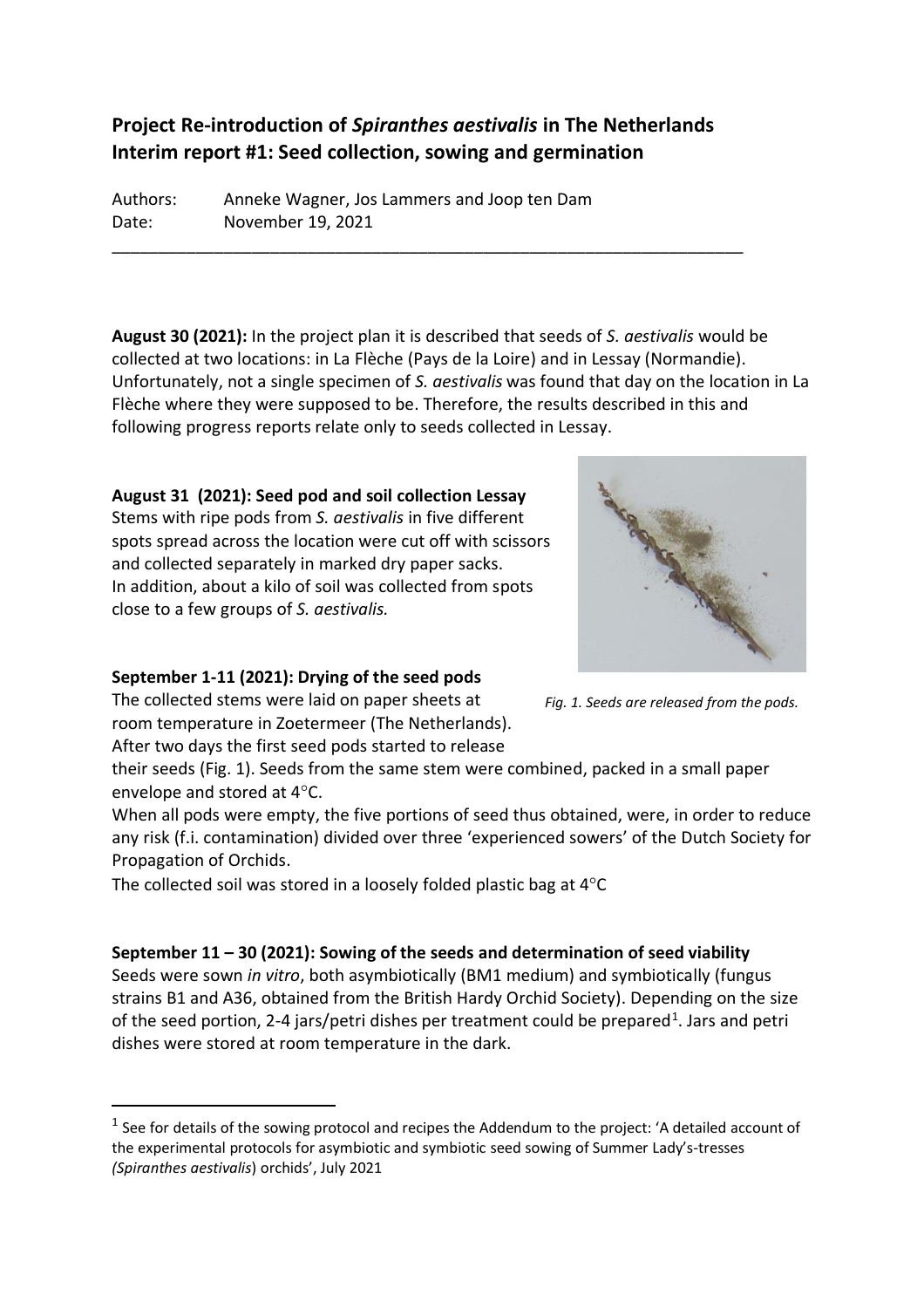During the sowing process, small amounts of seed before and after sterilization were used for microscopic examination of the seeds and determination of the viability of the embryos with the tetrazolium method. This method is based on the fact that all living tissues, which respire, are capable of reducing a colourless chemical into a red coloured compound (catalysed by socalled dehydrogenase enzymes). 2



*Fig.2. S. aestivalis seeds before sterilization*

Fig. 2 shows *S. aestivalis* seeds before sterilization. All seed portions rendered similar images: almost all seeds contain an embryo, the seed coat is yellow-brownish and the embyos are surrounded by a very dark inner seed coat (carapax). Because of the latter characteristic, the tetrazolium test was performed after sterilization with bleach, so that the red colour of the embryo– if present- would become visible.

In Fig 3 it can be seen that after sterilization the seed coats and the carapax have indeed lost their brown colour and that, as a result of the tetrazolium treatment, many, but not all, embryos are coloured brightly red, indicating that they are viable. This is a very normal result for orchid seeds, in our experience usually around 60% of terrestrial orchid seeds,

collected in the wild, react with the tetrazolium chemicals.

There was no significant difference in the percentage of coloured embryos between the five portions of seeds.

Besides sowing *in vitro*, seeds were also sown on soil from the location Urkhovense Zeggen (the intended reintroduction location) and Lessay. Pots with a cardboard inlay were used in order to provide an extra carbon source for the fungi present in the soil. From each seed portion 2 pots were prepared, each with one of the soil samples.



*Fig.3. Seeds after sterilization and after treatment with tetrazolium. (dark spots in the background are shadows on the object slide).*

Pots were placed outdoors, covered loosely with aluminium foil and placed in a low plant tray with a 1 cm layer of water in order to keep the soil permanently moist.

<sup>2</sup> See for more detailed description of the method: http://seednet.gov.in/pdffiles/chapter%2014.pdf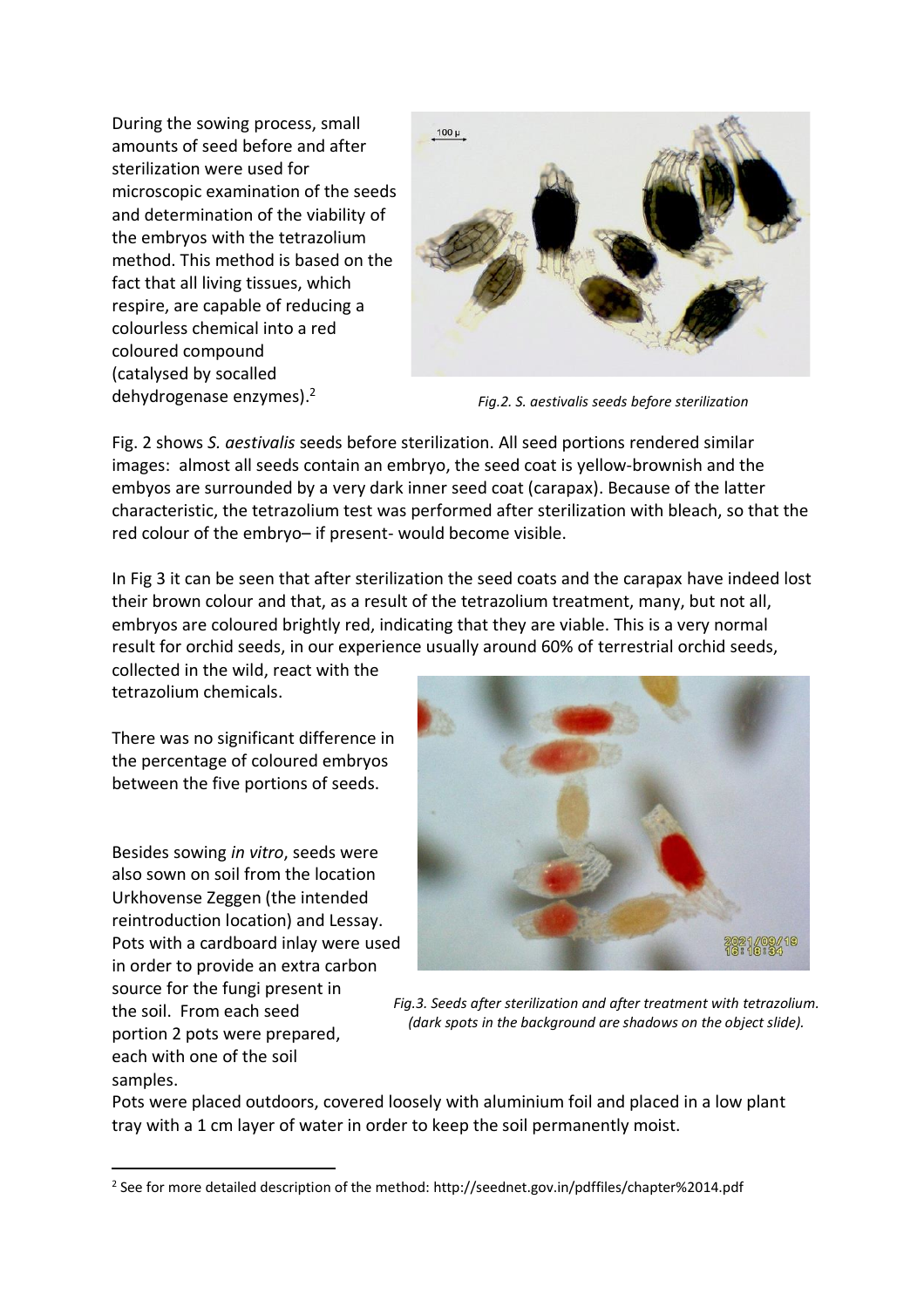## **September 23 (2021): First germination of the symbiotically sown seeds**

In less than two weeks after symbiotically sowing, it became apparent that seeds from two of the five portions (both with B1 as well as with the A36 fungus strain) started to germinate: with a magnifying glass protocorm formation was clearly visible. (Fig. 4)

In the following week(s) this also occurred in the other three portions.

#### **End of October/beginning of November (2021):**

In all five seed portions protocorm and root hair formation proceeded, and stems became visible. The first seedlings with a proper stem (like the one in the lower left corner of Fig. 5) are now transferred to a container (with the same culture medium) where they are widely spaced (max 10 per container) and exposed to moderate light conditions. This leads, after a few days, to chlorophyll formation (Fig 6).

In all asymbiotically sown seed portions swelling of the seeds is visible, so it looks as if germination starts there as well, but - as with other orchid species - the process proceeds much slower than in the symbiotic cultures.

No germination is yet observed of seeds sown in soil from the intended location and Lessay, but that is probably not to be expected before spring.



*Fig.4. Protocorm formation in vitro after two weeks in the presence of HOS fungus A36* 



*Fig.5. Root hair and stem formation (on HOS fungus A36)*



*Fig.6. Seedling after replate and exposed to light (on HOS fungus B1)*